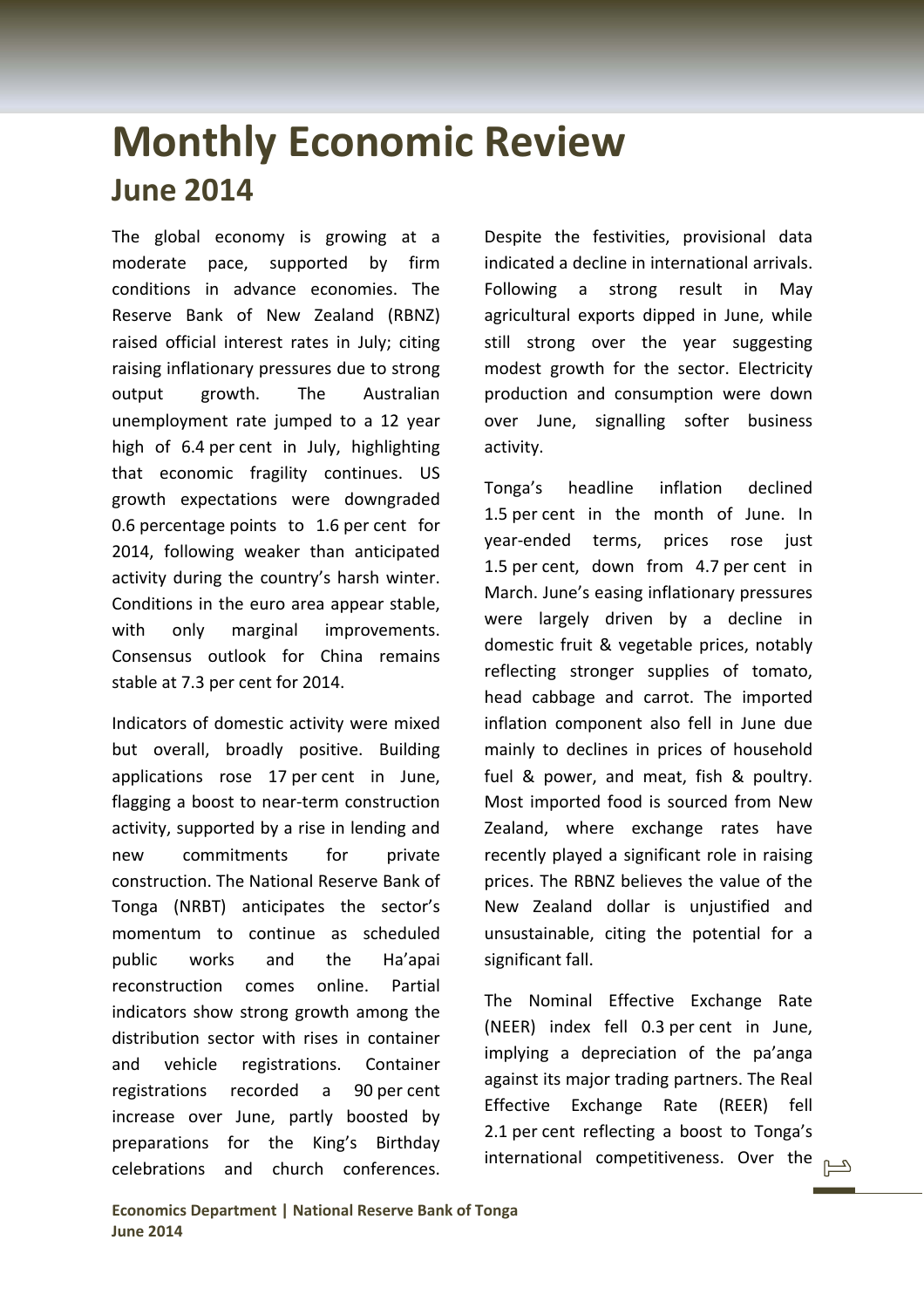year, both the NEER and REER index fell 3.6 per cent and 4.1 per cent, respectively.

Tonga's trade deficit narrowed to around T\$245.9 million over the year to June. This was driven by a decline in import payments, particularly oil, being offset by a rise in agricultural and marine export receipts. Over the month of June, remittances fell by 9.0 per cent. Foreign reserves are currently around T\$274.4 million, covering 8.9 months of imports. The past nine months' of imports data have been revised down, consistent with official trade data.

Growth in broad money increased to 3.0 per cent in June, up from 0.2 per cent in May. This reflected a rise in net foreign assets and firmer bank lending, supported by a stronger households sector. Banking system liquidity declined by 2 per cent over the month, owing in part to a large transfer by the airline sector. However, the gross loans‐to‐deposit ratio remains below the 80 per cent trigger level, indicating an adequate liquidity margin for prudent lending. Household commitments rose over the month, mainly due to an increase in the housing and transport sectors. The rise in transport coincides with an increase in import payments for vehicles. New commitments for businesses also increased, particularly in the distribution sector. As the rate of non-performing loans declines, banks are continuing to ease their portfolio consolidation. This is enabling further growth for new and viable commercial projects. While deposit rates remained steady, lending rates eased in June, producing the narrowest interest rate spread since at least February 2012.

The lower lending rates reflect major banks' competition to retain performing customers through refinancing, together with excess liquidity in the market. The Government of Tonga received budget support of around T\$8 million. This contributes to the increase in foreign reserves during the month of June. In July, T\$5 million of government bonds were sold at 3 per cent interest for a 5 year term. The next bond issue is expected in late August for maturing bonds rollover; this would have no impact on liquidity or government deposits. The Chinese loan principal repayments have been deferred.

Given stability among major trading partners' economies, the NRBT remains cautiously optimistic about an economic recovery in Tonga. Early signs of improvement are evident with the construction and distribution sectors poised to lead growth. We expect this to be supported by robust credit growth as business confidence and conditions improve. Some trade‐exposed sectors may face challenges from a possible depreciation of the New Zealand dollar, while other businesses and consumers would enjoy lower import prices. Low inflationary and liquidity pressures together with ample foreign reserves provide no requirement to adjust monetary policy settings in the near‐term.